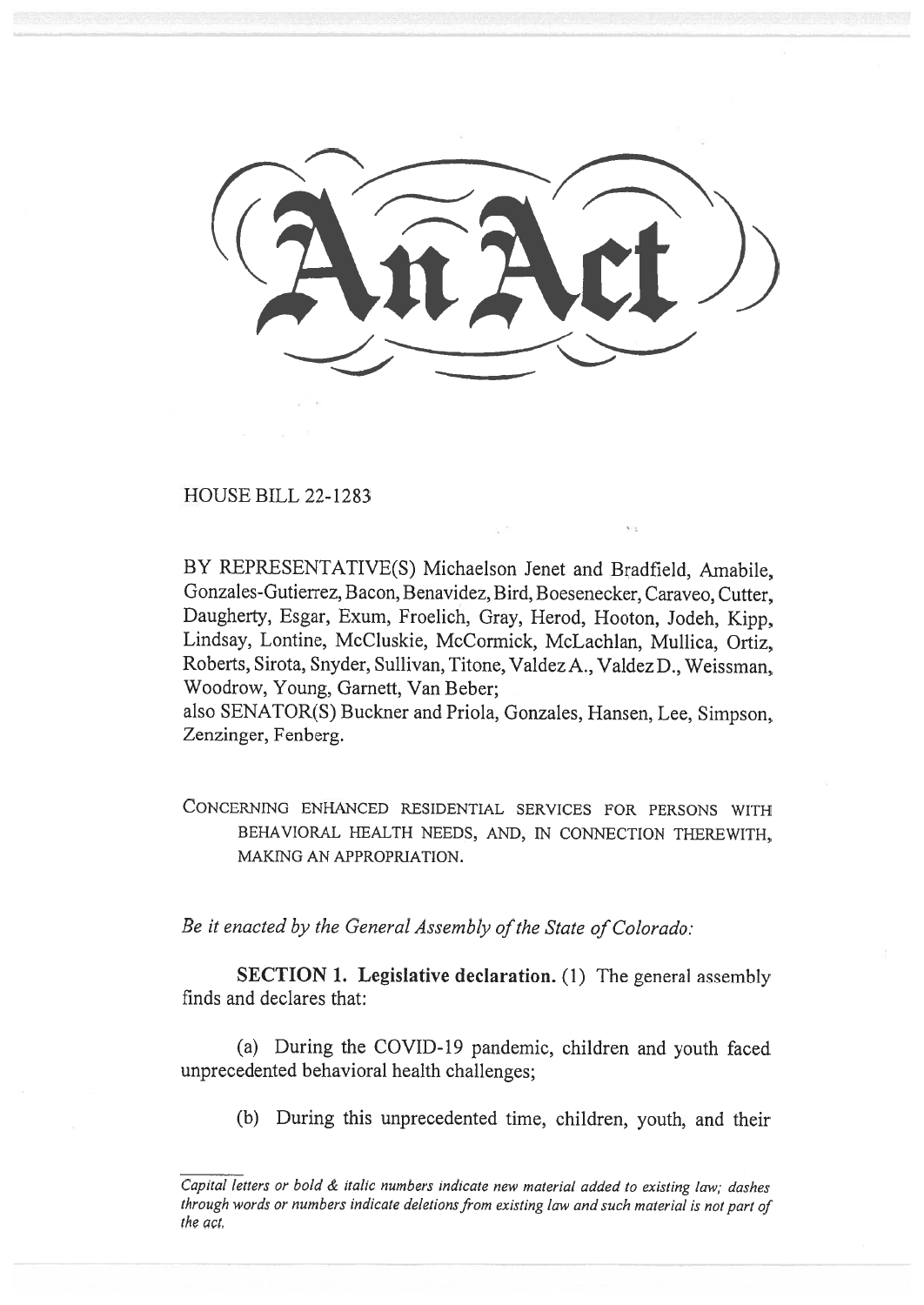families may have lost access to, or needed increased availability of, behavioral and mental health care;

(c) Since the COVID-19 pandemic began, rates of psychological distress among youth have increased, including symptoms of anxiety, depression, and other behavioral and mental health disorders;

(d) Additional in-home and residential respite care services and facilities for children and families must be created in ten to twelve regions of the state to meet the increased need;

(e) Funding for additional operational support is critical for psychiatric residential treatment facilities and qualified residential treatment programs for youth across the state;

(f) It is crucial to begin the process of building and staffing a neuro-psych facility with a capacity of up to sixteen beds for youth less than twenty-one years of age at the Colorado mental health institute at Fort Logan; and

(g) The federal government enacted the "American Rescue Plan Act of 2021" to provide support to state, local, and tribal governments in responding to the impact of the COVID-19 pandemic.

(2) The general assembly further declares that:

(a) Children, youth, and families have been disproportionately impacted by the COVID-19 pandemic and its negative public health impacts, especially the behavioral health of children, youth, and families. The programs and services funded by the federal money in this act are appropriate uses of the money transferred to Colorado under the "American Rescue Plan Act". This money will expand access to evidence-based treatment for behavioral health services, including additional in-home and residential respite care; operational support that is critical for psychiatric residential treatment facilities and qualified residential treatment programs for youth across the state; and building and staffing a neuro-psych facility with a capacity of up to sixteen beds for youth less than twenty-one years of age at the Colorado mental health institute at Fort Logan.

(b) The services described in this act are critical government

PAGE 2-HOUSE BILL 22-1283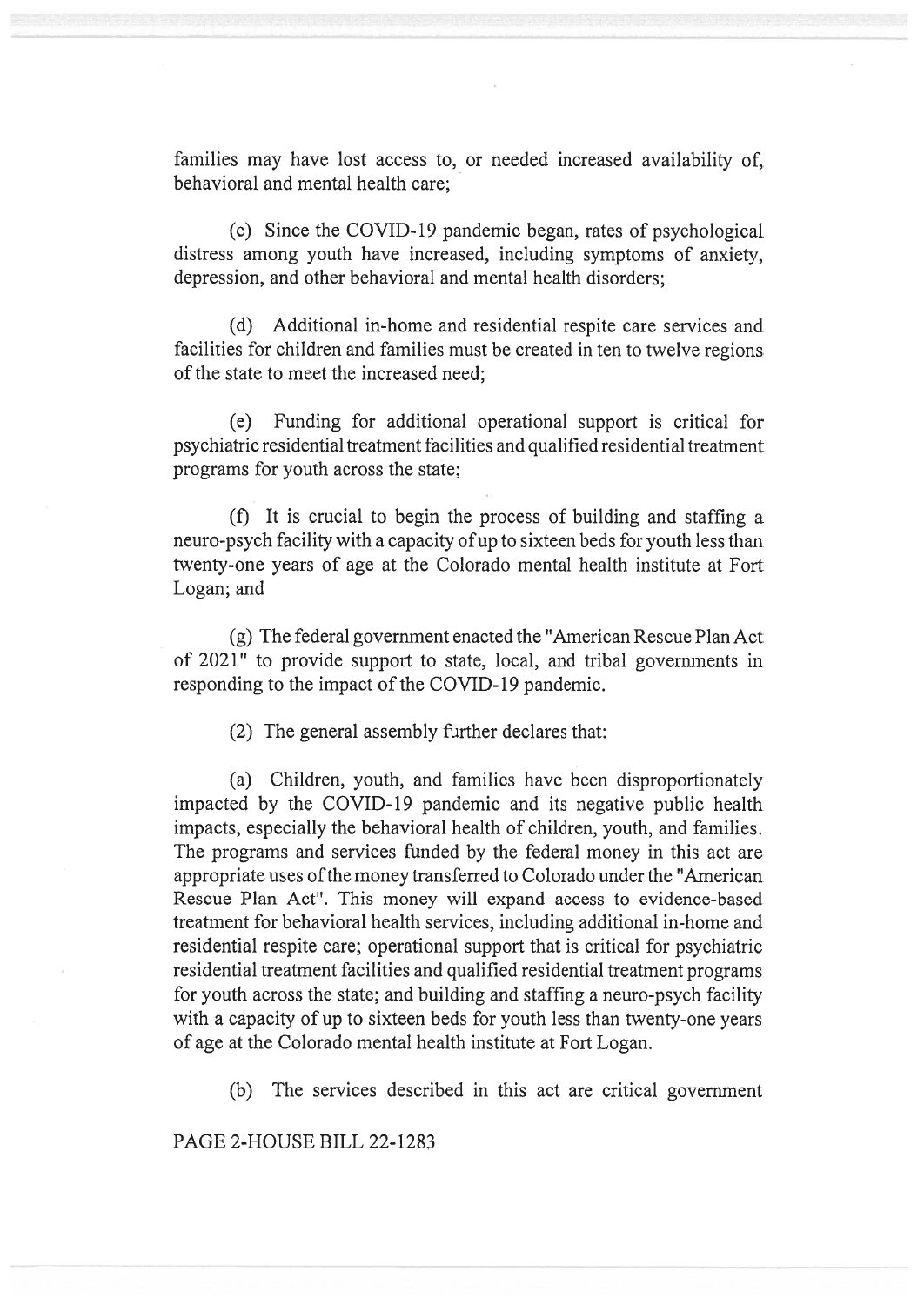services.

SECTION 2. In Colorado Revised Statutes, add with amended and relocated provisions 26-5-117 as follows:

26-5-117. [Formerly 27-60-113] Out-of-home placement for children and youth with mental or behavioral needs - funding - report - rules - legislative declaration - repeal. (1) (a) The general assembly finds and declares that:

(I) The COVID-19 pandemic has lead to an emergency need for increased placements for children and youth with behavioral or mental health needs, including those involved with the child welfare system; and

(II) As the state works to transition to the critical requirements of the federal "Family First Prevention Services Act", it must ensure a smooth transition by helping existing residential child care facilities transition to qualified residential treatment programs or psychiatric residential treatment facilities.

(b) Therefore, the general assembly declares that the state should provide resources to qualified residential treatment programs, psychiatric residential treatment facilities, or therapeutic foster care providers to address this emergency situation and ensure there are high-quality providers available to meet these needs.

(2) (a) On or before August 1, 2021, the state department shall develop a program to provide emergency resources to licensed providers to help remove barriers such providers face in serving children and youth whose behavioral or mental health needs require services and treatment in a residential child care facility. Any such licensed provider shall meet the requirements of a qualified residential treatment program, as defined in section 26-5.4-102; a psychiatric residential treatment facility, as defined in section 26-5.4-103 (19.5) SECTION 25.5-4-103 (19.5); TREATMENT FOSTER CARE; or therapeutic foster care. as defined in section  $26-6-102$  (39).

(b) (I) BEGINNING JULY 1, 2022, THE STATE DEPARTMENT SHALL PROVIDE ONGOING OPERATIONAL SUPPORT FOR PSYCHIATRIC RESIDENTIAL TREATMENT FACILITIES, THERAPEUTIC FOSTER CARE, TREATMENT FOSTER CARE, AND QUALIFIED RESIDENTIAL TREATMENT PROGRAMS AS DESCRIBED

## PAGE 3-HOUSE BILL 22-1283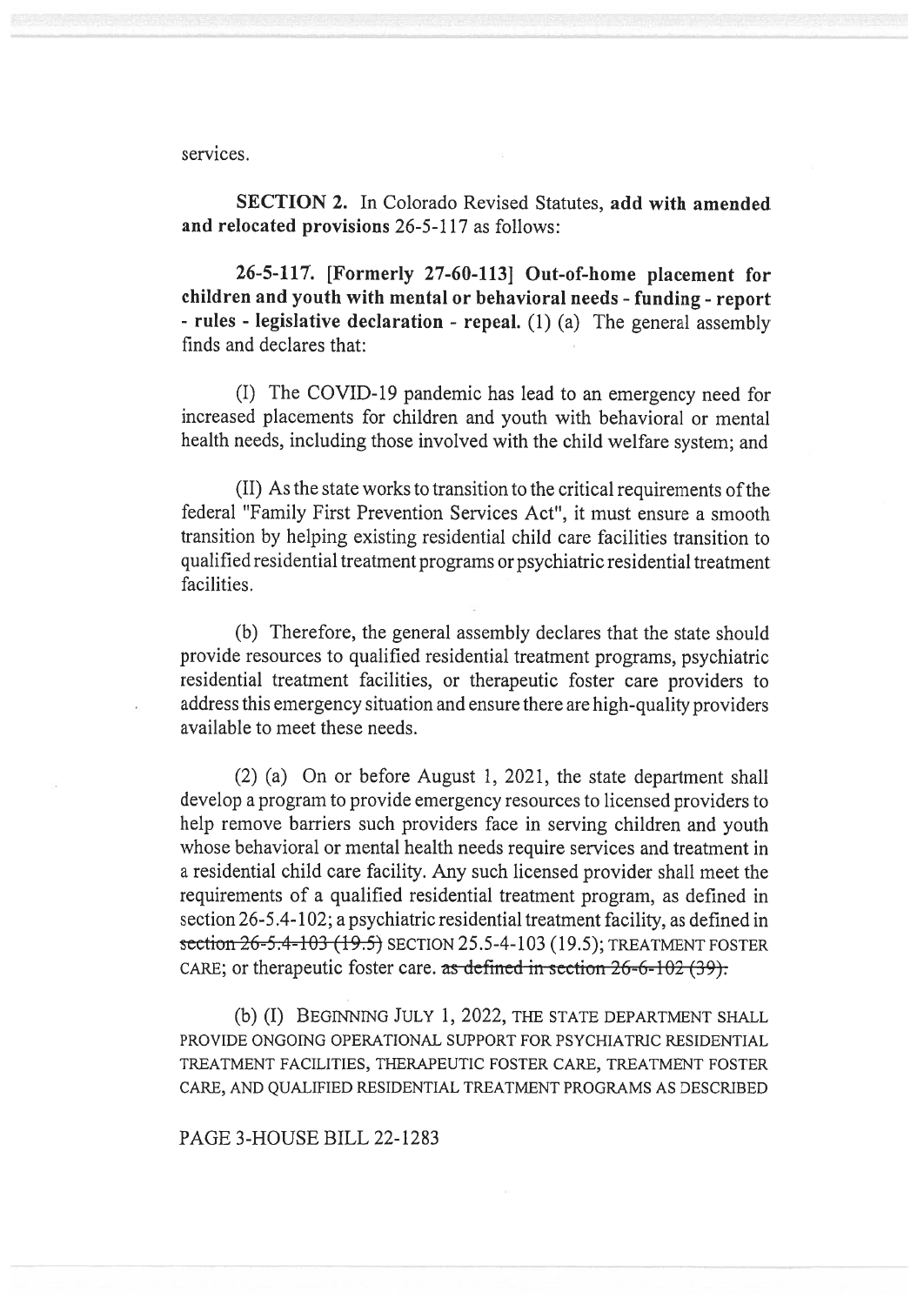IN SUBSECTION (2)(a) OF THIS SECTION.

(II) FOR THE 2022-23 BUDGET YEAR, THE GENERAL ASSEMBLY SHALL APPROPRIATE MONEY FROM THE BEHAVIORAL AND MENTAL HEALTH CASH FUND CREATED IN SECTION 24-75-23 0 TO THE STATE DEPARTMENT TO FUND OPERATIONAL SUPPORT FOR PSYCHIATRIC RESIDENTIAL TREATMENT FACILITIES FOR YOUTH, QUALIFIED RESIDENTIAL TREATMENT PROGRAMS, THERAPEUTIC FOSTER CARE, AND TREATMENT FOSTER CARE FOR YOUTH ACROSS THE STATE AS DESCRIBED IN THIS SUBSECTION (2).

(III) MONEY SPENT PURSUANT TO THIS SUBSECTION (2) MUST CONFORM WITH THE ALLOWABLE PURPOSES SET FORTH IN THE FEDERAL "AMERICAN RESCUE PLAN ACT OF 2021", PuB.L. 117-2, AS AMENDED. THE STATE DEPARTMENT SHALL EITHER SPEND OR OBLIGATE SUCH APPROPRIATION PRIOR TO DECEMBER 30, 2024, AND EXPEND THE APPROPRIATION ON OR BEFORE DECEMBER 31, 2026.

(IV) THIS SUBSECTION (2)(b) IS REPEALED, EFFECTIVE SEPTEMBER 1, 2027.

(c) THE STATE DEPARTMENT AND ANY PERSON WHO RECEIVES MONEY FROM THE STATE DEPARTMENT SHALL COMPLY WITH THE COMPLIANCE, REPORTING, RECORD-KEEPING, AND PROGRAM EVALUATION REQUIREMENTS ESTABLISHED BY THE OFFICE OF STATE PLANNING AND BUDGETING AND THE STATE CONTROLLER IN ACCORDANCE WITH SECTION 24-75-226 (5).

(3) The state-department may promulgate rules concerning the placement of a child or youth in the program. The rules may address quality assurance monitoring, admissions, discharge planning, appropriate length of stay, an appeals process for children and youth who are determined ineligible-for-the-program, and compliance with applicable-federal-law. including the federal "Family First Prevention Services Act"; except that rules-concerning the-placement of a child or youth who is not in the custody of a state or county-department-of-human-or-social services shall not inappropriately apply compliance with such act.

(4) (a) On or before December 31, 2021, the state department shall contract with licensed providers for the delivery of services to children and youth who are determined eligible for and placed in the program. A

PAGE 4-HOUSE BILL 22-1283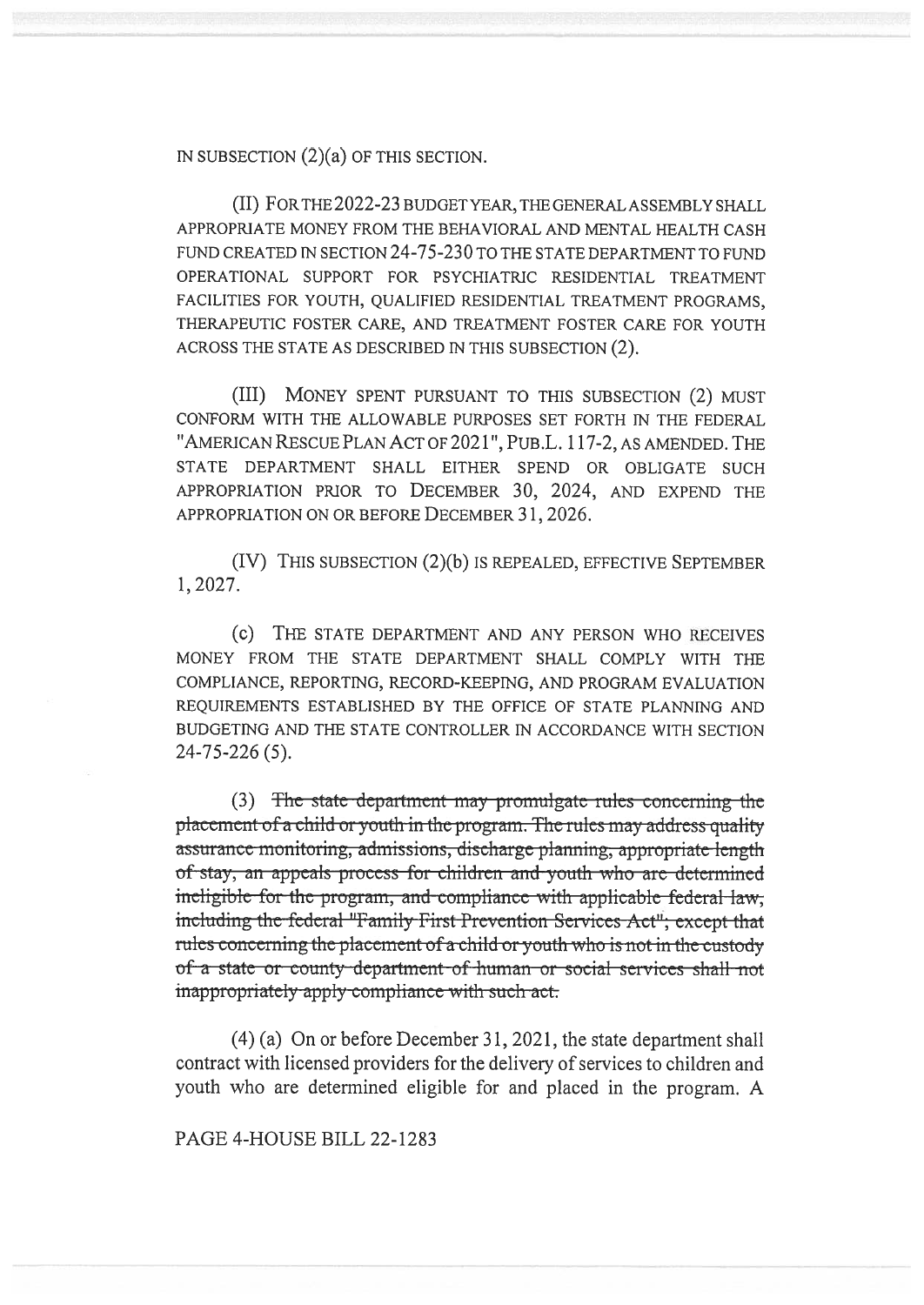provider that contracts with the state department shall not:

(I) Deny admittance of a child or youth if the child or youth otherwise meets the eligibility criteria for the program; or

(II) Discharge a child or youth based on the severity or complexity of the child CHILD'S or youth's physical, behavioral, or mental health needs; except that the state department may arrange for the placement of a child or youth with an alternate contracted provider if the placement with the alternate provider is better suited to deliver services that meet the needs of the child or youth.

(b) The state department shall reimburse a provider directly for the costs associated with the placement of a child or youth in the program for the duration of the treatment, including the costs the provider demonstrates are necessary in order for the provider to operate continuously during this period.

(c) The state department shall coordinate with the department of health care policy and financing to support continuity of care and payment for services for any children or youth placed in the program.

(d) The state department shall reimburse the provider one hundred percent of the cost of unutilized beds in the program to ensure available space for emergency residential out-of-home placements.

(5) (a) A hospital, health-care provider, provider of case management services, school district, managed care entity, or state or county department of human or social services may refer a family for the placement of a child or youth in the program. The entity referring a child or youth for placement in the program shall submit or assist the family with submitting an application to the state department for review. The state department shall consider each application as space becomes available. The state department shall approve admissions into the program and determine admission and discharge criteria for placement.

(b) The state department shall develop a discharge plan for each child or youth placed in the program. The plan must include the eligible period of placement of the child or youth and shall identify the entity that will be responsible for the placement costs if the child or youth remains

PAGE 5-HOUSE BILL 22-1283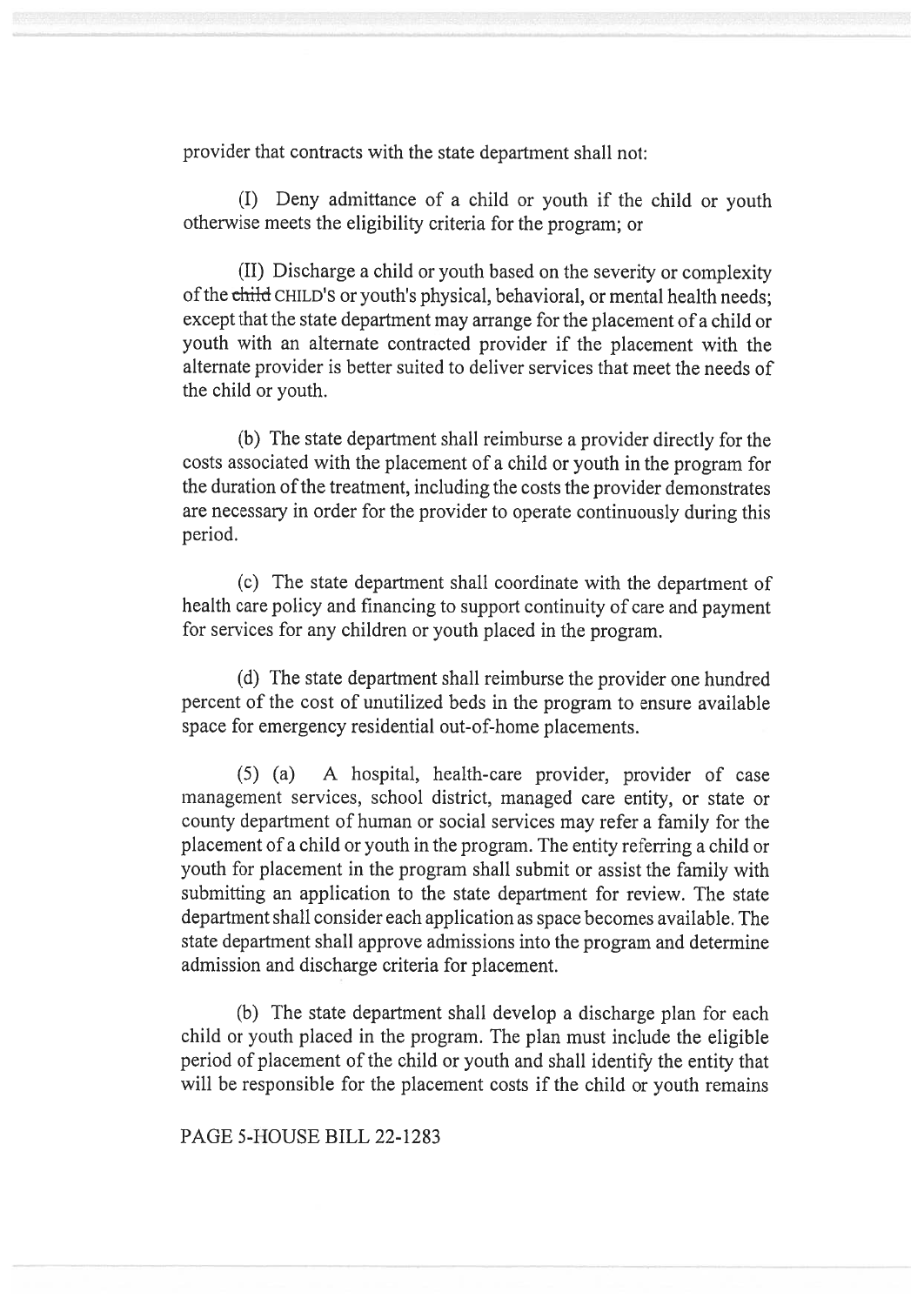with the provider beyond the date of eligibility identified in the plan.

(c) The entity or family that places the child or youth in the program retains the right to remove the child or youth from the program any time prior to the discharge date specified by the state department.

(6) Within seven days after submitting an application to the state department for placing a child or youth in the program, the state department shall work with the referring entity and the child's or youth's parents or legal guardians to ensure the child or youth is assessed for eligibility for enrollment into the state medical assistance program. A child or youth who is eligible for enrollment into the state medical assistance program shall be enrolled. Enrollment of a child or youth into the state medical assistance program does not constitute automatic placement into the program.

(7) No later than November 1,  $2022$ ,  $2023$ , and  $2024$  ON OR BEFORE NOVEMBER 1, 2023, AND EVERY NOVEMBER 1 THEREAFTER, the state department shall submit a written report to the house of representatives public and behavioral health and human services committee, the senate health and human services committee, or their successor committees, and the joint budget committee. At a minimum, the report must include:

(a) The number of applications received for placement of children and youth in the program;

(b) The number of children and youth accepted for placement in the program;

(c) The duration of each placement; and

(d) The daily rate paid to each provider for placement of children and youth.

(8) This section is intended to provide enhanced emergency services resulting from the increased need for services due to the COVID-19 pandemic. No later than September 30, 2024, the state department shall submit recommendations to the house of representatives public and behavioral health and human services committee, the senate health and human services committee, or their successor committees, and the joint budget committee about how to provide necessary services for children and

PAGE 6-HOUSE BILL 22-1283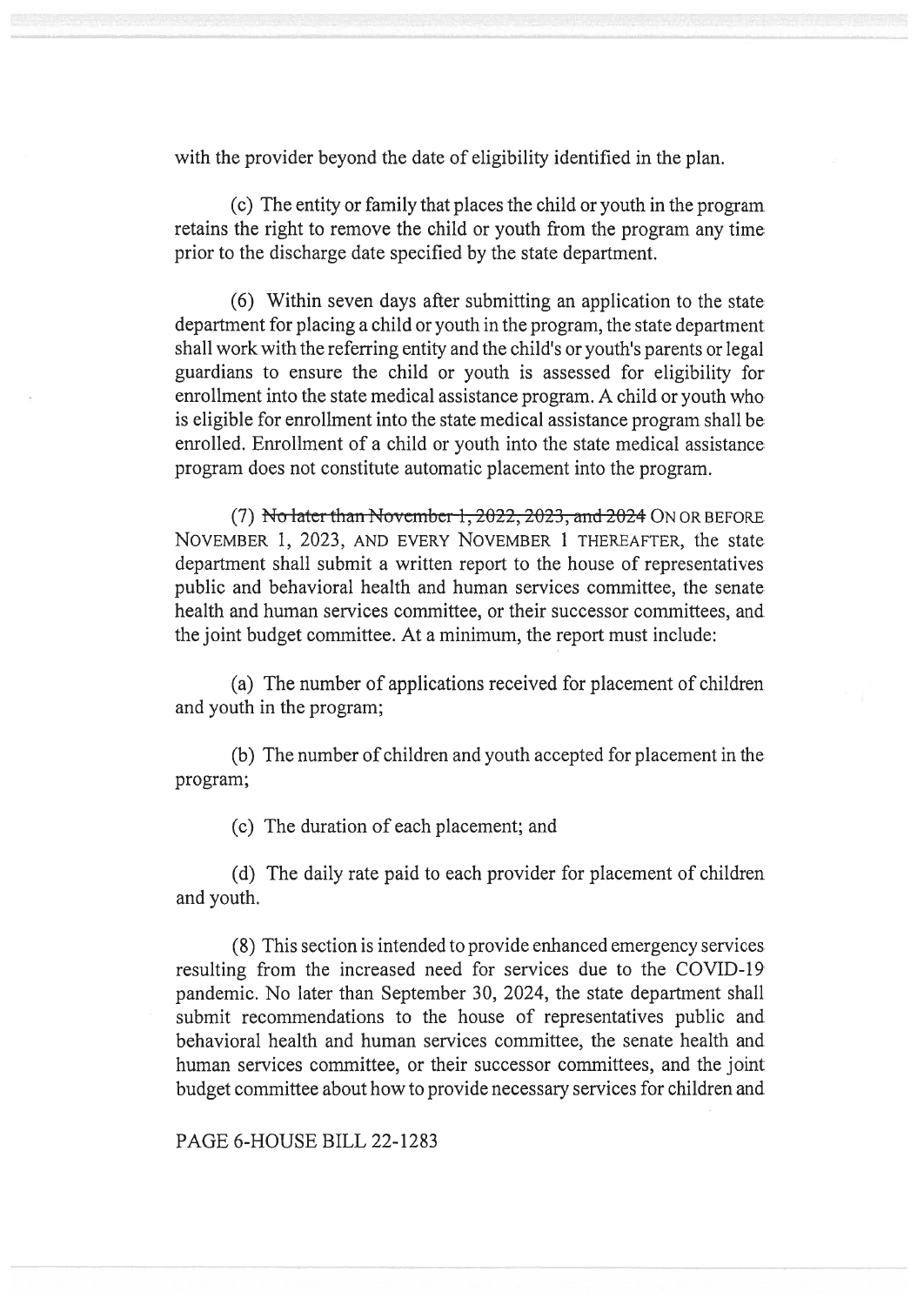youth in need of residential care, including hospital step-down services on an ongoing basis.

(9) This section is repealed, effective  $\frac{\text{tub}}{\text{t}}$ ,  $\frac{2025}{\text{tub}}$  JULY 1, 2028.

SECTION 3. In Colorado Revised Statutes, 27-60-103, add (1.5) as follows:

27-60-103. Behavioral health crisis response system - services request for proposals - criteria - reporting - rules - definition - repeal. (1.5) (a) BEGINNING JANUARY 1, 2023, THE STATE DEPARTMENT SHALL CREATE IN-HOME AND RESIDENTIAL RESPITE CARE SERVICES AND FACILITIES FOR CHILDREN AND FAMILIES IN UP TO SEVEN REGIONS OF THE STATE, AS DETERMINED BY THE STATE DEPARTMENT AND A COMMITTEE OF INTERESTED STAKEHOLDERS.

(b) (I) FOR THE 2022-23 BUDGET YEAR, THE GENERAL ASSEMBLY SHALL APPROPRIATE MONEY FROM THE BEHAVIORAL AND MENTAL HEALTH CASH FUND PURSUANT TO SECTION 24-75-230 TO THE STATE DEPARTMENT TO FUND IN-HOME AND RESIDENTIAL RESPITE CARE ACROSS THE STATE AS DESCRIBED IN THIS SUBSECTION (1.5).

(II) MONEY SPENT PURSUANT TO THIS SUBSECTION (1.5) MUST CONFORM WITH THE ALLOWABLE PURPOSES SET FORTH IN THE FEDERAL "AMERICAN RESCUE PLAN ACT OF 2021", PuB.L. 117-2, AS THE ACT MAY BE SUBSEQUENTLY AMENDED. THE STATE DEPARTMENT SHALL EITHER SPEND OR OBLIGATE SUCH APPROPRIATION PRIOR TO DECEMBER 30, 2024, AND EXPEND THE APPROPRIATION ON OR BEFORE DECEMBER 31, 2026.

(III) THIS SUBSECTION (1.5)(b) IS REPEALED, EFFECTIVE SEPTEMBER 1, 2027.

(c) (I) BEGINNING IN STATE FISCAL YEAR 2023-24, MONEY APPROPRIATED TO THE STATE DEPARTMENT FOR THE PURPOSE OF THIS SUBSECTION (1.5) MUST CONTINUE THE STATEWIDE ACCESS TO CRISIS SYSTEM SERVICES FOR CHILDREN AND YOUTH UNTIL JUNE 30, 2026.

(II) BEGINNING IN THE STATE FISCAL YEAR 2022-23, MONEY APPROPRIATED TO THE STATE DEPARTMENT FOR THE PURPOSE OF IMPLEMENTING THIS SUBSECTION (1.5) MUST SUPPORT RESIDENTIAL RESPITE

PAGE 7-HOUSE BILL 22-1283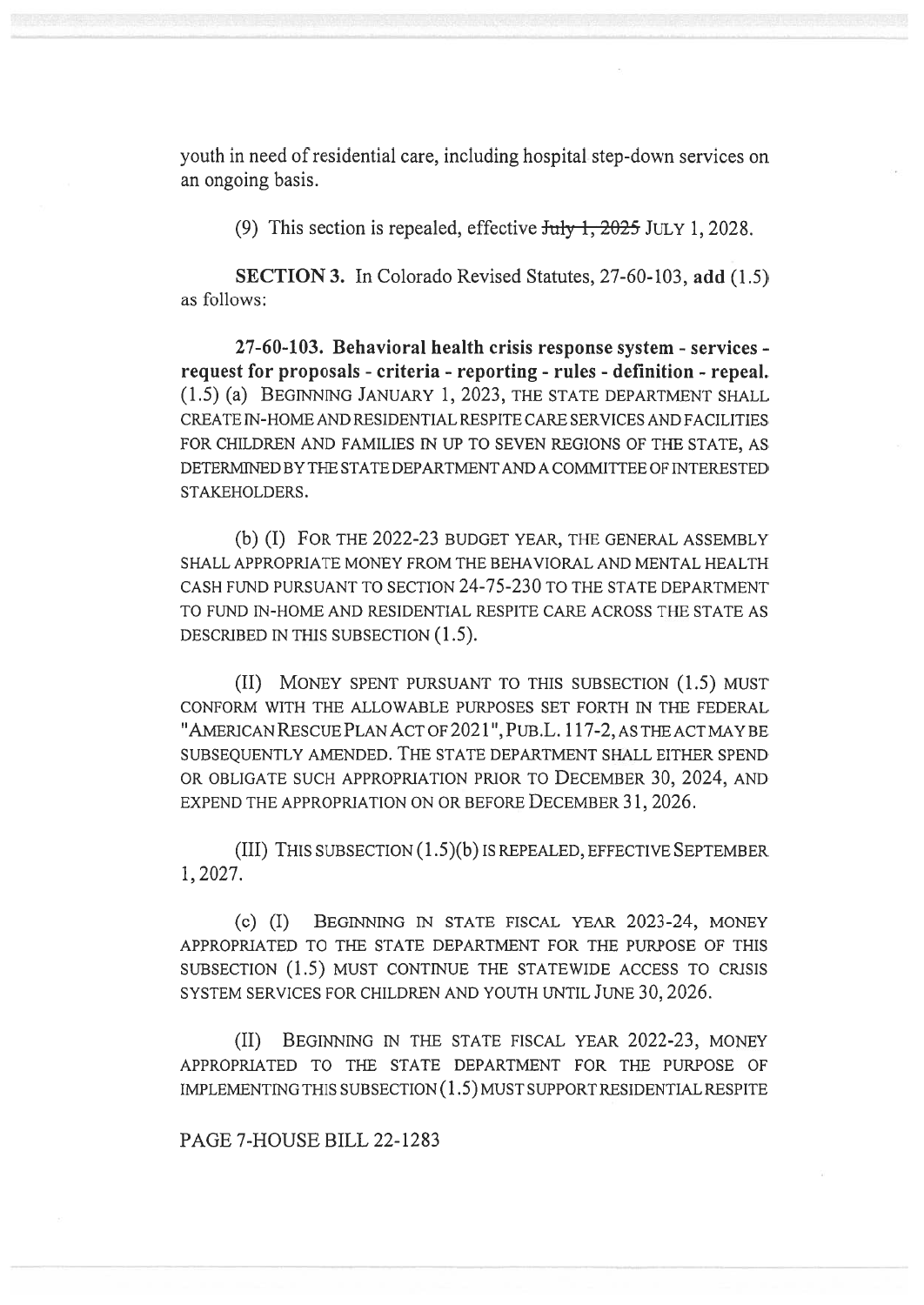CARE PROVIDED TO YOUTH INVOLVED IN THE FOSTER CARE SYSTEM.

(III) RESPITE FOSTER CARE HOMES MUST BE IN COMPLIANCE WITH ALL OTHER APPLICABLE RULES REGULATING FOSTER CARE HOMES.

(d) THE STATE DEPARTMENT AND ANY PERSON THAT RECEIVES MONEY FROM THE STATE DEPARTMENT SHALL COMPLY WITH THE COMPLIANCE, REPORTING, RECORD-KEEPING, AND PROGRAM EVALUATION REQUIREMENTS ESTABLISHED BY THE OFFICE OF STATE PLANNING AND BUDGETING AND THE STATE CONTROLLER IN ACCORDANCE WITH SECTION 24-75-226 (5).

SECTION 4. Repeal of relocated provisions in this act. In Colorado Revised Statutes, repeal 27-60-113.

SECTION 5. In Colorado Revised Statutes, add 27-80-127 as follows:

27-80-127. Children and youth in need of residential mental health and substance use treatment -repeal. (1) ON OR BEFORE JULY 1, 2023, THE BEHAVIORAL HEALTH ADMINISTRATION, CREATED PURSUANT TO PART 2 OF ARTICLE 60 OF TITLE 27, SHALL CREATE, DEVELOP, OR CONTRACT TO ADD ADDITIONAL RESIDENTIAL SUBSTANCE USE TREATMENT BEDS FOR YOUTH. TO THE GREATEST EXTENT POSSIBLE, THE DEPARTMENT SHALL ENSURE THAT BOTH MENTAL HEALTH AND SUBSTANCE USE TREATMENT SERVICES ARE AVAILABLE IN ONE RESIDENTIAL LOCATION. THE DEPARTMENT SHALL WORK COLLABORATIVELY WITH THE BEHAVIORAL HEALTH ADMINISTRATION FOR LICENSING AND DETERMINING THE GREATEST AREAS OF NEED.

(2) (a) (I) FOR THE 2022-23 BUDGET YEAR, THE GENERAL ASSEMBLY SHALL APPROPRIATE FIVE MILLION DOLLARS FROM THE BEHAVIORAL AND MENTAL HEALTH CASH FUND, CREATED PURSUANT TO SECTION 24-75-230, TO THE DEPARTMENT TO EXPAND SUBSTANCE USE RESIDENTIAL TREATMENT BEDS FOR ADOLESCENTS, AS DESCRIBED IN SUBSECTION (1) OF THIS SECTION.

(II) MONEY SPENT PURSUANT TO THIS SUBSECTION (2) MUST CONFORM WITH THE ALLOWABLE PURPOSES SET FORTH IN THE FEDERAL "AMERICAN RESCUE PLAN ACT OF 2021", PuB.L. 117-2, AS AMENDED. THE DEPARTMENT SHALL EITHER SPEND OR OBLIGATE SUCH APPROPRIATION

PAGE 8-HOUSE BILL 22-1283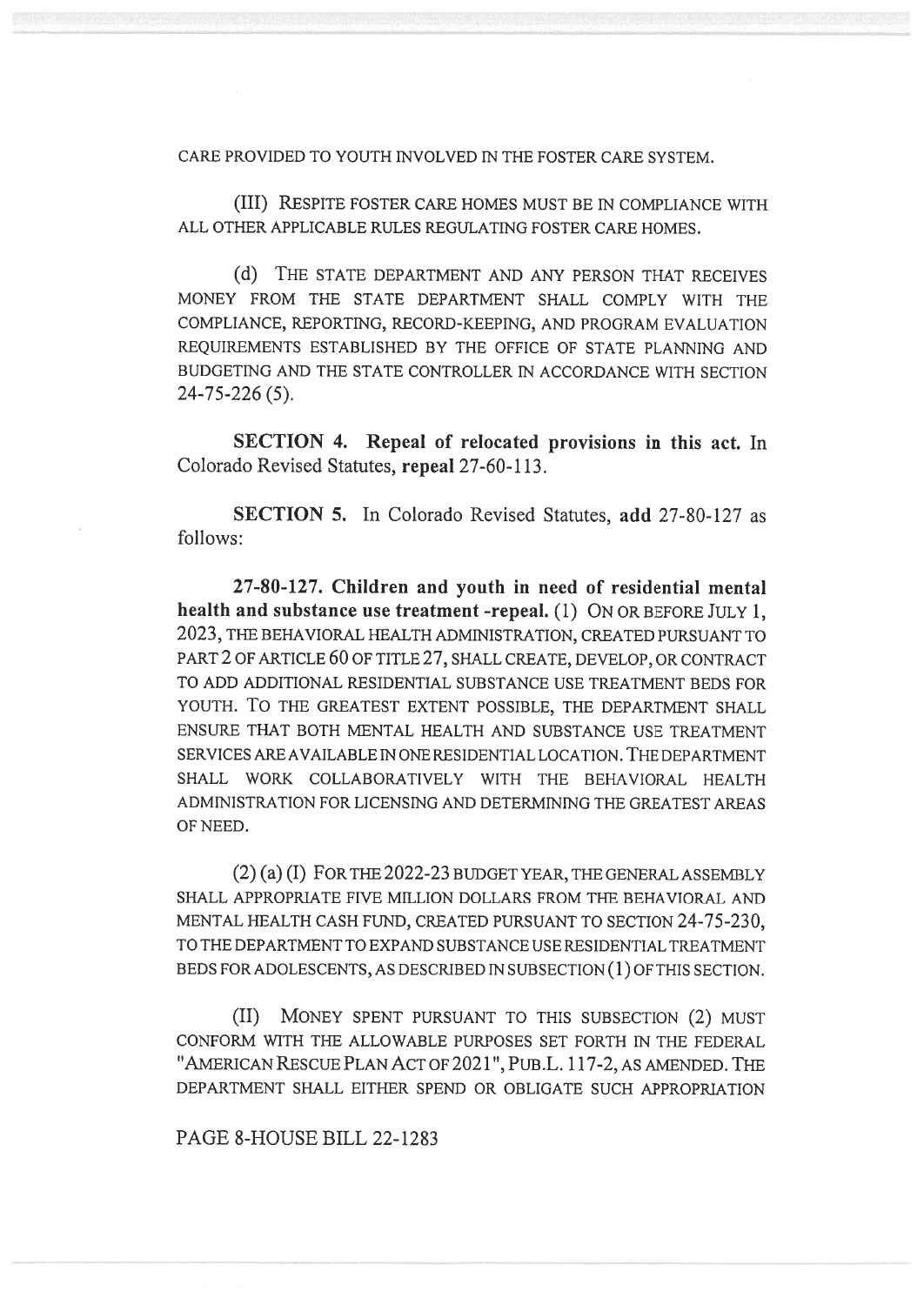PRIOR TO DECEMBER 30, 2024, AND EXPEND THE APPROPRIATION ON OR BEFORE DECEMBER 31, 2026.

(b) THIS SUBSECTION (2) IS REPEALED, EFFECTIVE SEPTEMBER 1, 2027.

(3) THE DEPARTMENT OF HUMAN SERVICES AND ANY PERSON THAT RECEIVES MONEY FROM THE DEPARTMENT OF HUMAN SERVICES SHALL COMPLY WITH THE COMPLIANCE, REPORTING, RECORD-KEEPING, AND PROGRAM EVALUATION REQUIREMENTS ESTABLISHED BY THE OFFICE OF STATE PLANNING AND BUDGETING AND THE STATE CONTROLLER IN ACCORDANCE WITH SECTION 24-75-226 (5).

(4) THIS SECTION IS KNOWN AS THE "ANDY CAMPOS-PADILLA ACT".

SECTION 6. In Colorado Revised Statutes, add 27-90-112 as follows:

27-90-112. Youth neuro-psych facility - funding - repeal. (1) BEGINNING JULY 1, 2022, THE DEPARTMENT OF HUMAN SERVICES SHALL BEGIN THE PROCESS TO CREATE, DEVELOP, OR CONTRACT FOR A NEURO-PSYCH FACILITY. THE NEURO-PSYCH FACILITY MUST HAVE A CAPACITY OF AT LEAST SIXTEEN RESIDENTIAL BEDS FOR COLORADO YOUTH WHO ARE LESS THAN TWENTY-ONE YEARS OF AGE. THE DEPARTMENT SHALL DEVELOP AND IMPLEMENT ADMISSION CRITERIA THAT ENSURES THAT COLORADO CHILDREN AND YOUTH, PRIOR TO BEING ADMITTED, HAVE BEEN EVALUATED FOR THE LEAST RESTRICTIVE LEVEL OF CARE AND THAT GEOGRAPHIC LOCATION, CURRENT HEALTH-CARE PROVIDER, AND PAYER TYPE ARE NOT THE PRIMARY DETERMINING FACTORS IN WHETHER A YOUTH HAS ACCESS TO A BED AT THE NEURO-PSYCH FACILITY.

(2) (a) (I) FOR THE 2022-23 BUDGET YEAR, THE GENERAL ASSEMBLY SHALL APPROPRIATE MONEY FROM THE BEHAVIORAL AND MENTAL HEALTH CASH FUND PURSUANT TO SECTION 24-75-230 TO THE DEPARTMENT OF HUMAN SERVICES TO FUND OPERATIONAL SUPPORT FOR PSYCHIATRIC RESIDENTIAL TREATMENT FACILITIES FOR YOUTH AND QUALIFIED RESIDENTIAL TREATMENT PROGRAMS FOR YOUTH ACROSS THE STATE AS DESCRIBED IN THIS SUBSECTION (2).

(II) MONEY SPENT PURSUANT TO THIS SUBSECTION (2) MUST

PAGE 9-HOUSE BILL 22-1283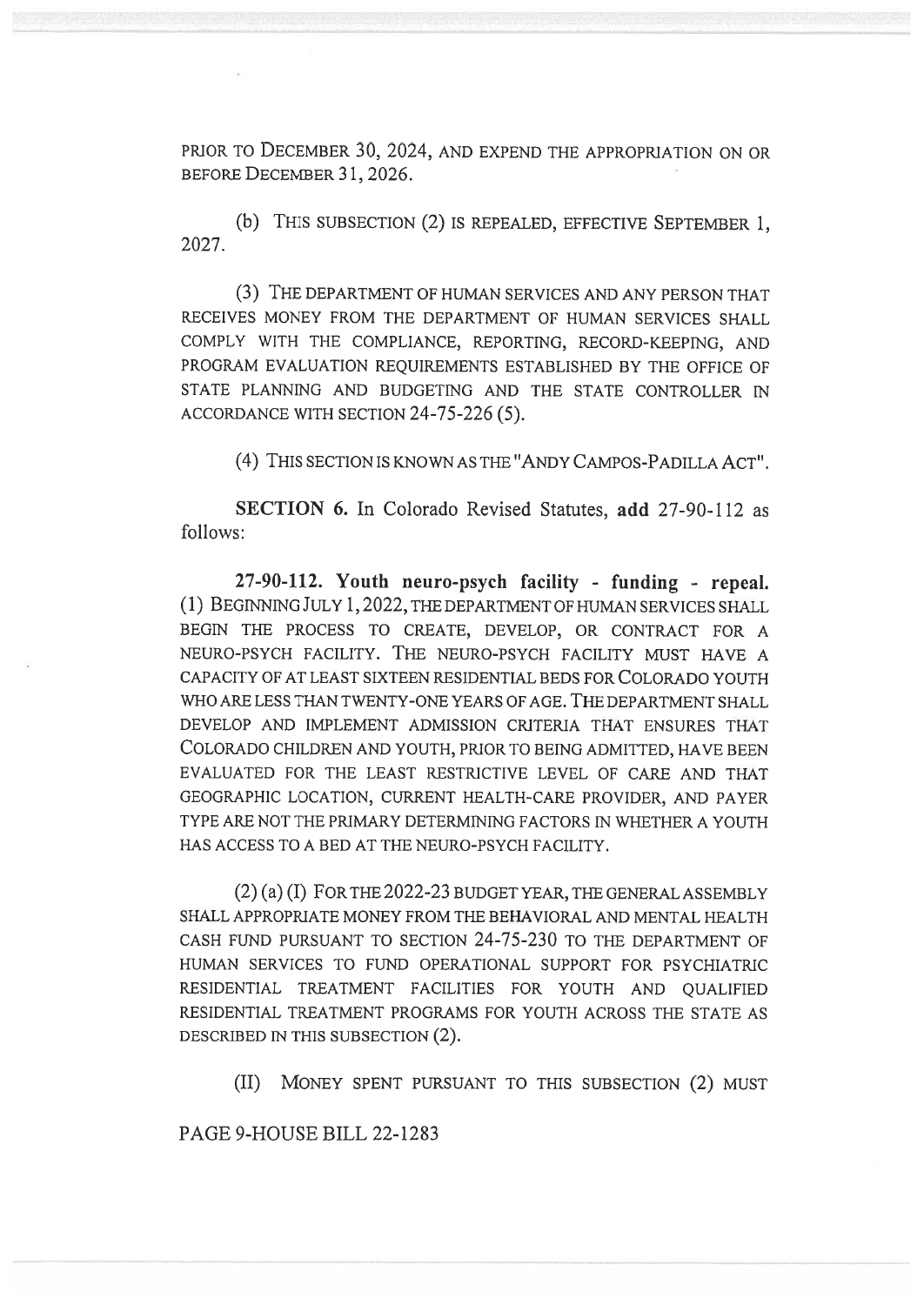CONFORM WITH THE ALLOWABLE PURPOSES SET FORTH IN THE FEDERAL "AMERICAN RESCUE PLAN ACT OF 2021", PuB.L. 117-2, AS AMENDED. THE DEPARTMENT OF HUMAN SERVICES SHALL EITHER SPEND OR OBLIGATE SUCH APPROPRIATION PRIOR TO DECEMBER 30, 2024, AND EXPEND THE APPROPRIATION ON OR BEFORE DECEMBER 31, 2026.

(b) THIS SUBSECTION (2) IS REPEALED, EFFECTIVE SEPTEMBER 1, 2027.

(3) THE DEPARTMENT OF HUMAN SERVICES AND ANY PERSON THAT RECEIVES MONEY FROM THE DEPARTMENT OF HUMAN SERVICES SHALL COMPLY WITH THE COMPLIANCE, REPORTING, RECORD-KEEPING, AND PROGRAM EVALUATION REQUIREMENTS ESTABLISHED BY THE OFFICE OF STATE PLANNING AND BUDGETING AND THE STATE CONTROLLER IN ACCORDANCE WITH SECTION 24-75-226 (5).

SECTION 7. Appropriation. For the 2022-23 state fiscal year, \$11,628,023 is appropriated to the department of human services for use by the division of child welfare. This appropriation is from the behavioral and mental health cash fund created in section 24-75-230 (2)(a), C.R.S., and is of money the state received from the federal coronavirus state fiscal recovery fund. The division may use this appropriation for respite and residential programs. Any money appropriated in this section not expended prior to July 1, 2023, is further appropriated to the division from July 1, 2023, through December 30, 2024, for the same purpose. These appropriations are based on the assumption that the office will require 4.0 FTE in the 2022-23 state fiscal year and 4.0 FTE in the 2023-24 state fiscal year to implement the act.

SECTION 8. Appropriation. (1) For the 2022-23 state fiscal year, \$7,500,000 is appropriated to the department of human services for use by the behavioral health administration. This appropriation is from the behavioral and mental health cash fund created in section 24-75-230 (2)(a), C.R.S., and is of money the state received from the federal coronavirus state fiscal recovery fund. Any money appropriated in this section not expended prior to July 1, 2023, is further appropriated to the administration from July 1, 2023, through December 30, 2024, for the same purpose. To implement this act, the department may use this appropriation as follows:

(a) \$5,000,000 to expand substance use residential treatment beds

PAGE 10-HOUSE BILL 22-1283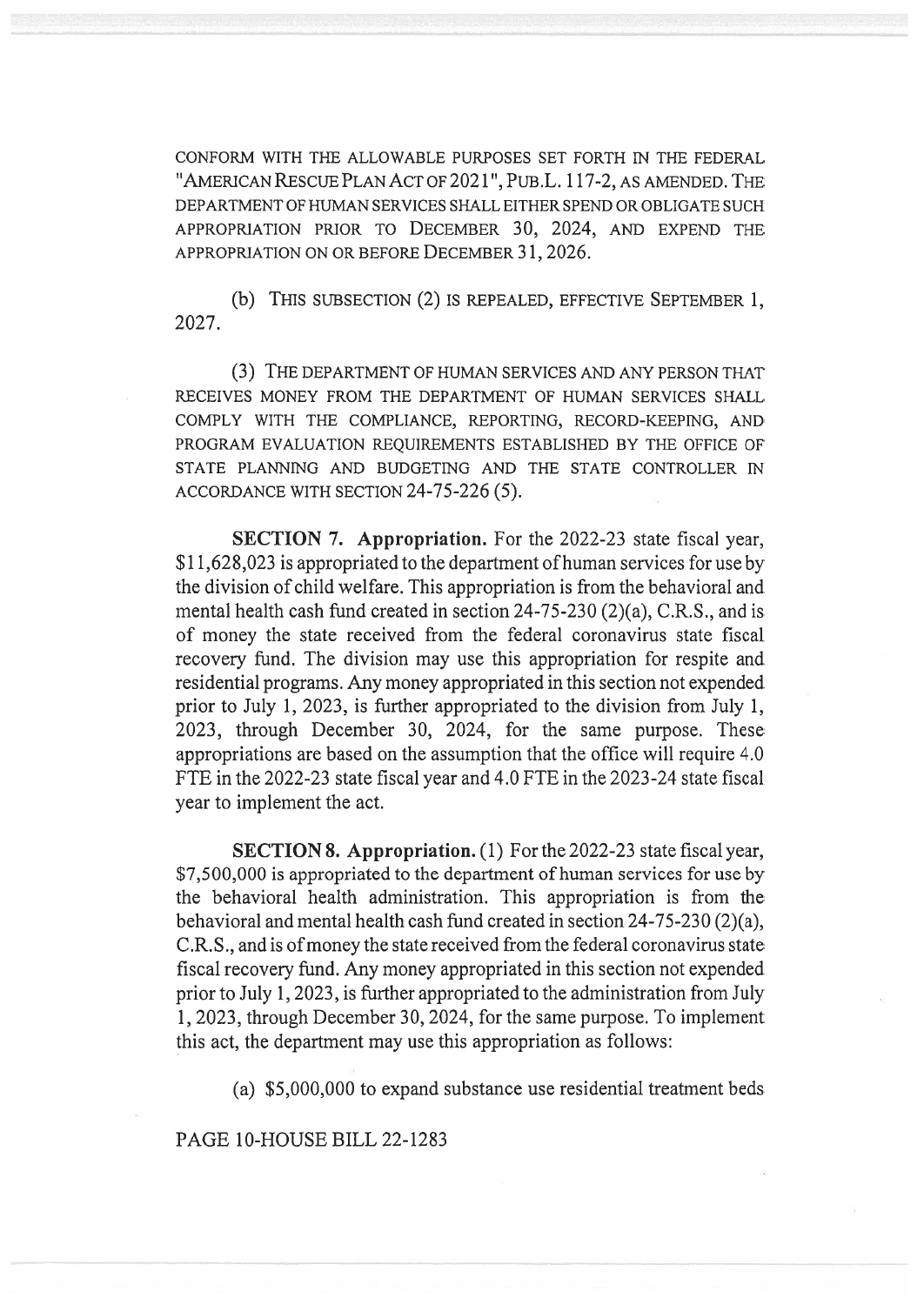for adolescents pursuant to section 27-80-127, C.R.S.; and

(b) \$2,500,000 for crisis response system services.

SECTION 9. Appropriation. For the 2022-23 state fiscal year, \$539,926 is appropriated to the department of human services for use by the office of behavioral health. This appropriation is from the behavioral and mental health cash fund created in section 24-75-230 (2)(a), C.R.S., and is of money the state received from the federal coronavirus state fiscal recovery fund. The office may use this appropriation for building maintenance costs associated with the youth neuro-psych facility at the Colorado mental health institute at Fort Logan established pursuant to section 27-94-107, C.R.S. Any money appropriated in this section not expended prior to July 1, 2023, is further appropriated to the administration from July 1, 2023, through December 30, 2024, for the same purpose.

SECTION 10. Capital construction appropriation. For the 2022-23 state fiscal year, \$35,000,000 is appropriated to the department of human services. This appropriation is from the behavioral and mental health cash fund created in section 24-75-230 (2)(a), C.R.S., and is of money the state received from the federal coronavirus state fiscal recovery fund. To implement this act, the department may use this appropriation for capital construction related to the construction of a neuro-psych facility at the Colorado mental health institute at Fort Logan. Any money appropriated in this section not expended prior to July 1, 2023, is further appropriated to the administration from July 1, 2023, through December 30, 2024, for the same purpose.

SECTION 11. Safety clause. The general assembly hereby finds,

## PAGE 11-HOUSE BILL 22-1283